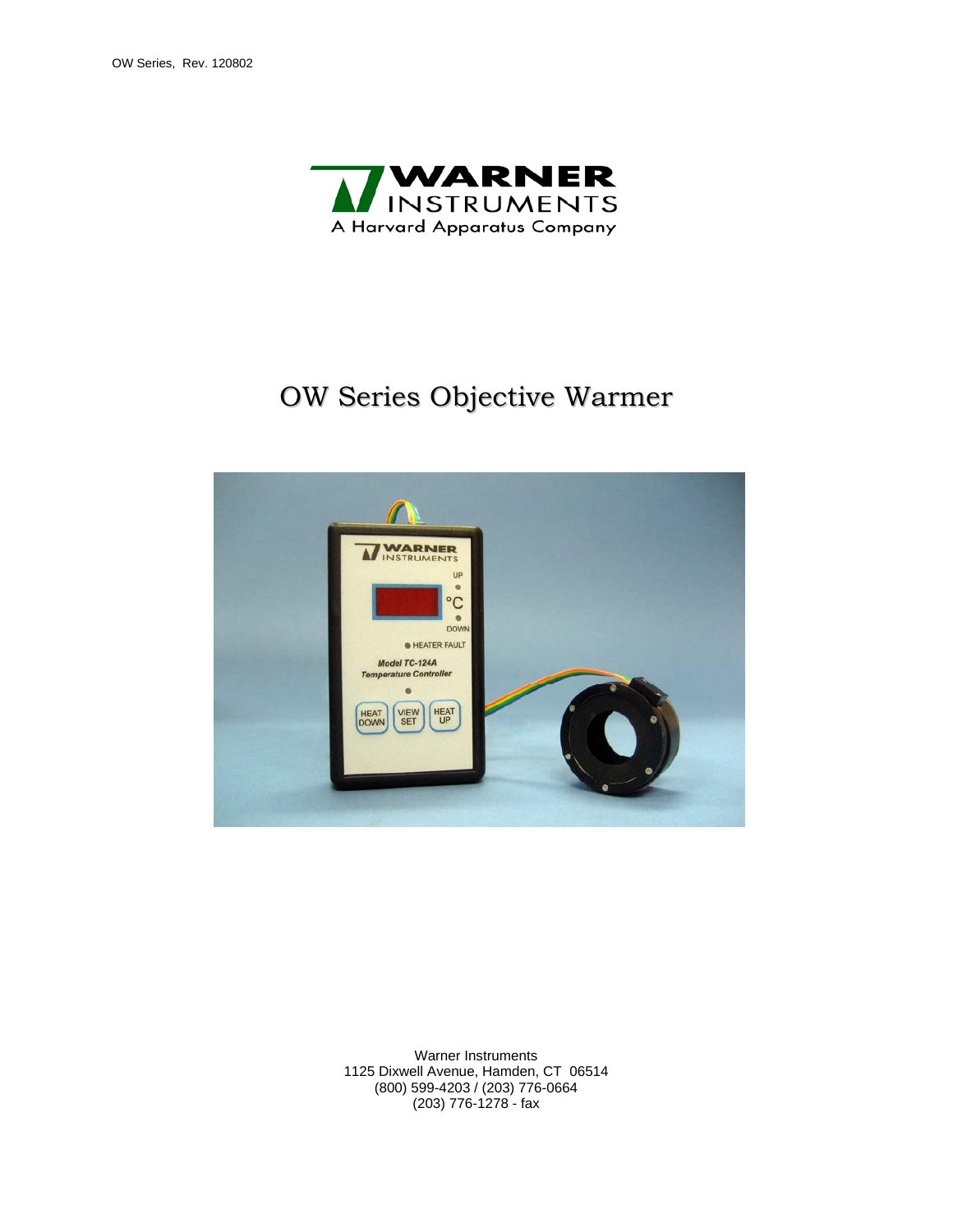## **Table of Contents**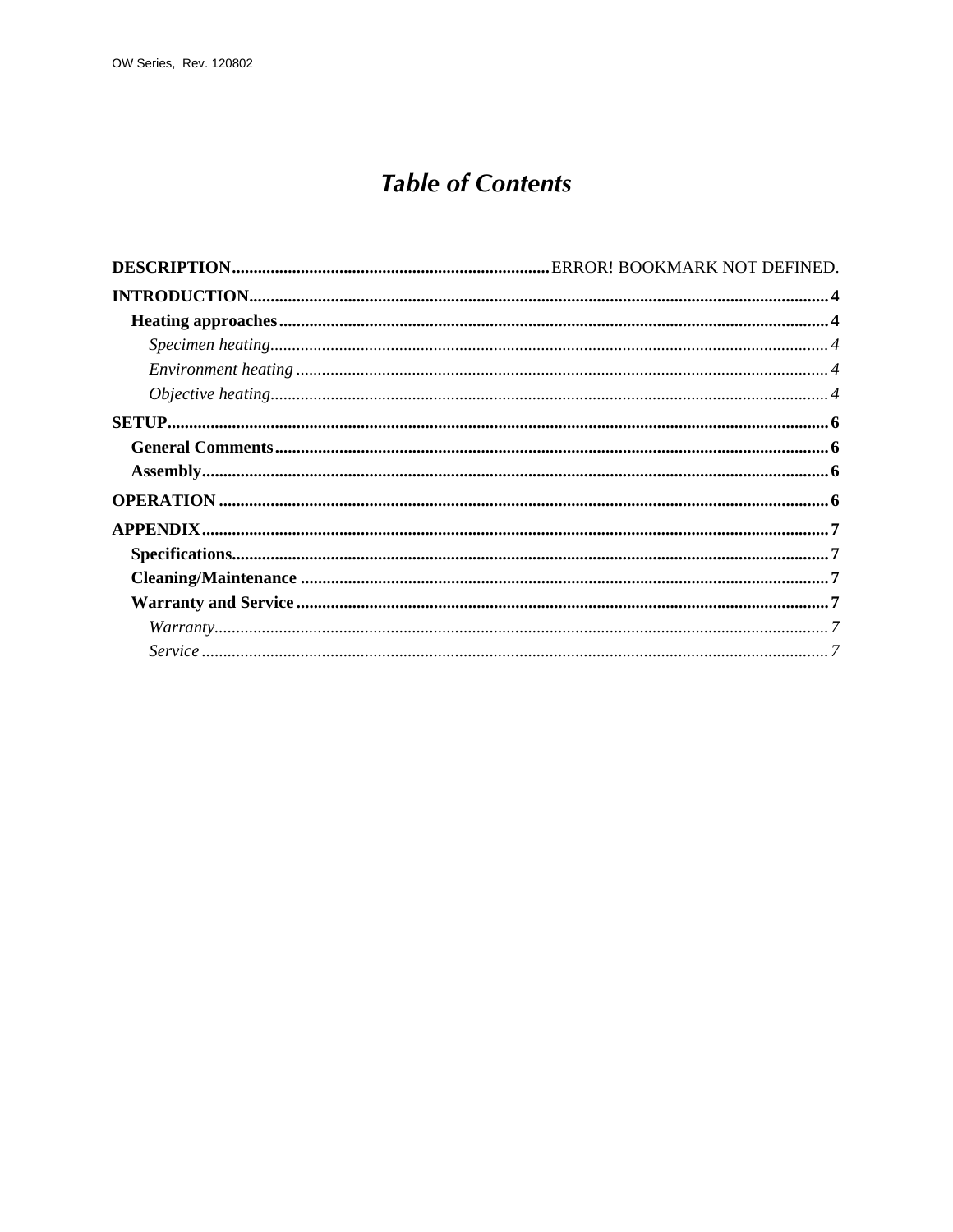The **OW Series Objective Warmer** provides a simple and effective method for maintaining the temperature stability of a microscope objective. A temperature stable objective can reduce the thermal gradient between the lens and specimen, a problem commonly experienced with immersion optic microscopy.

The thermally controlled collar mounts onto your microscope objective via two silicone gaskets. These gaskets serve to mechanically isolate the heated collar and prevents it from coming into direct contact with the objective. The collar incorporates a resistor block and thermistor which allows a controller to maintain the warmer at a constant and well maintained temperature as the environmental conditions change.

Heat generated by the collar is transmitted to the objective body via a cushion of warm air trapped between the collar and the objective. This air cushion then, in turn, gently warms the objective. This approach allows the apparatus to take full advantage of the thermal characteristics of the air cushion.

Collars are available to fit objectives from most microscope manufacturers and custom designs are available.



 THIS EQUIPMENT IS NOT DESIGNED NOR INTENDED FOR USE ON HUMAN SUBJECTS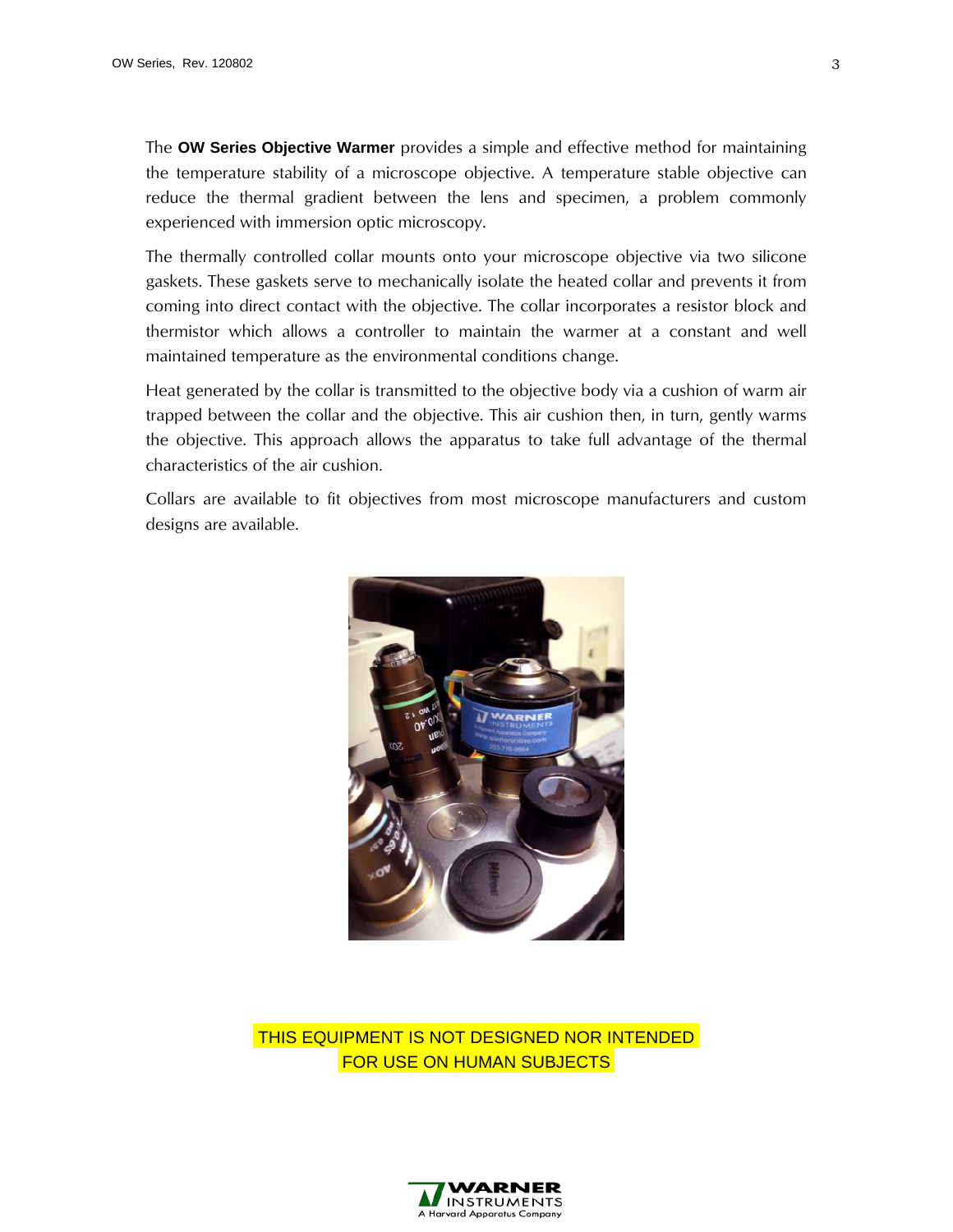## <span id="page-3-0"></span>**INTRODUCTION**

A common problem experienced by researchers using immersion optics is the loss of thermal control of the bathing solution directly above the microscope objective. The need to keep a specimen at a temperature different from ambient during observation is directly compromised by the heat-sink character of the microscope objective. While this can be a difficult problem in general, it is particularly nasty when employing an inverted microscope utilizing very short working distance objectives.

Clearly, a change in temperature at the objective is highly dependent on several factors including the temperature of the perfusing solution, the temperature of the objective, the conductance of the objective and the solution flow rate. However, it has been observed that the solution temperature directly above an immersion objective can change by as much as 10°C for a 37°C solution perfusing at 5 ml/min in an apparatus maintained at ambient temperature.

### <span id="page-3-1"></span>*Heating approaches*

<span id="page-3-2"></span>Several approaches have been taken to address the above outlined issue. These include heating the specimen directly, heating the full microscopy environment, and heating the microscope objective alone.

## *Specimen heating*

Specimen heating is the most direct way to manipulate the temperature of a sample. Examples of this approach include heated cover slides, heated platforms, in-line solution heaters, and various Peltier driven devices. However, specimen heating is also the least effective method when used with immersion optics since the microscope objective is effectively an infinitely deep heat-sink reservoir and the heating regimen cannot transfer thermal energy to the sample quickly enough. This limitation leads specimen heating to be most effective when used in conjunction with of one of the other strategies described below

#### <span id="page-3-3"></span>*Environment heating*

Another approach is to place the entire microscope (or at least the stage, lens and sample chamber) within a specially designed thermal enclosure. An advantage to this strategy is that the microscope and its components are all maintained at a common, uniform temperature. Potential disadvantages are that the system changes state very slowly, the enclosure is bulky, and users must access the stage area through (possibly) restrictive doors and openings.

### <span id="page-3-4"></span>*Objective heating*

A direct means to reduce heat losses through a microscope is to minimize the thermal gradient between the sample and objective. This is commonly achieved using an objective heater.

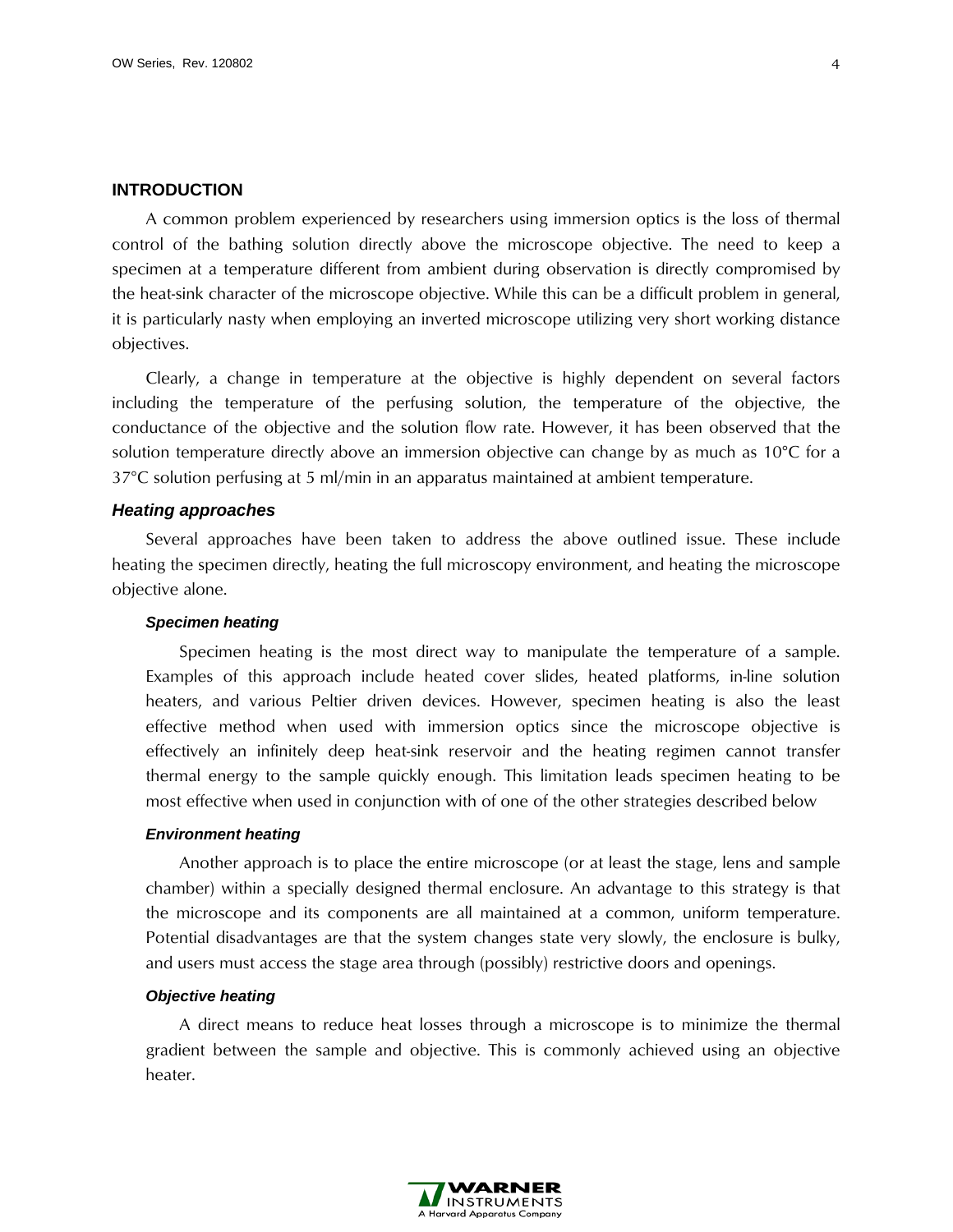The most common microscope objective heaters, called objective-lens heaters, use a heated collar or resistive wire placed into direct contact with the body of the objective, often near the lens. Objective-lens heaters can be combined with specimen heaters to provide tight control of the thermal gradient between the specimen and objective. Objective heaters allow a specimen heating system, such as an in-line solution warmer, to become more effective and efficient.

One drawback to objective-lens heating is that the heat energy is applied *directly* to the objective. This results in thermal cycling of the objective itself as the heater regulates its output. This cyclic, direct application of heat energy to the objective usually results in a commensurate cycling of the focal plane. It can also shorten the working life of the objective.

An alternative approach to directly warming the objective is embodied in the OW Series Objective Warmer. The OW achieves its task without direct contact with the objective and so does not expose the microscope objective to significant stresses.

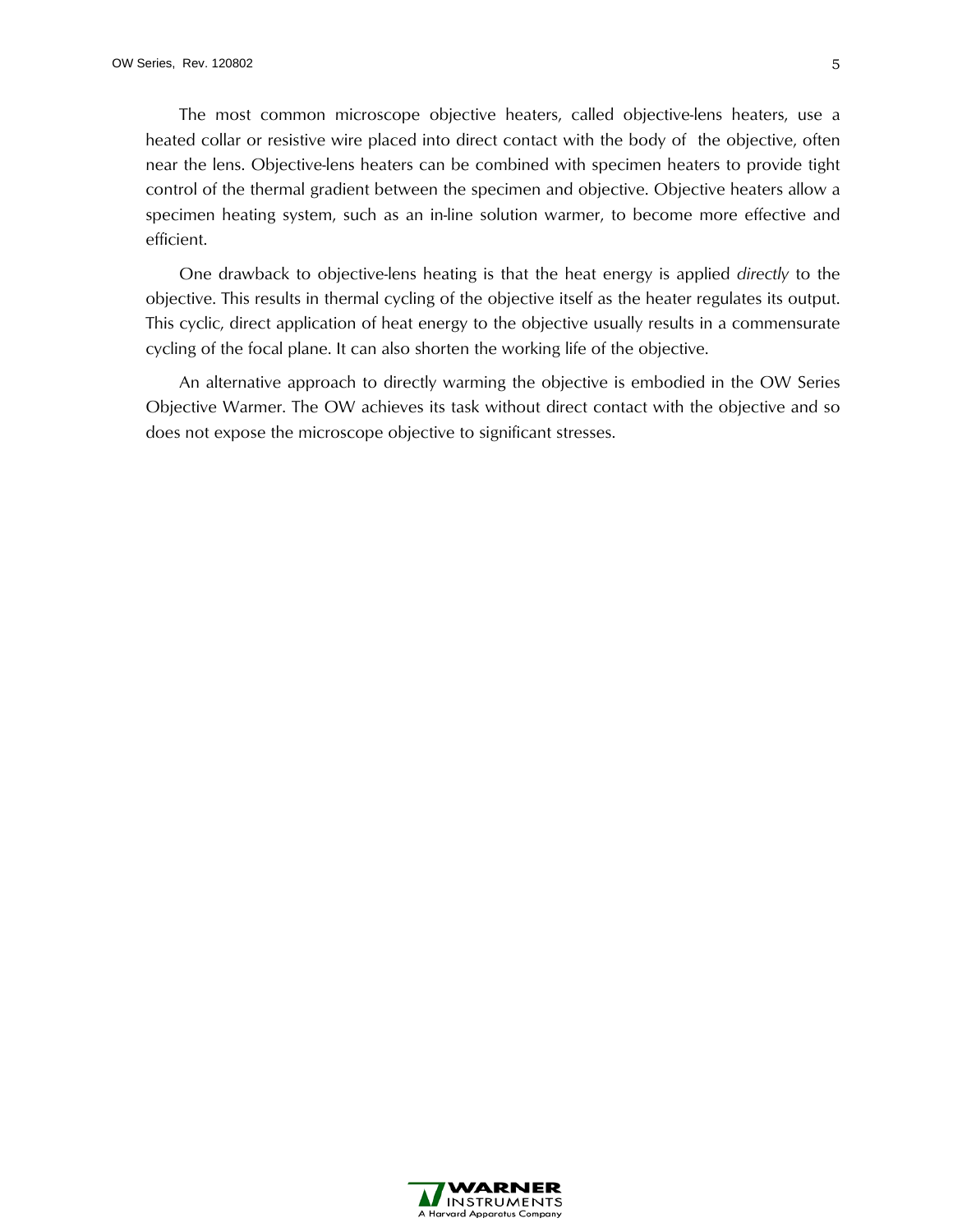## **SETUP**

#### <span id="page-5-1"></span>*General Comments*

The OW Series Objective Warmer is comprised of a heated collar which mounts onto your microscope objective via two silicone gaskets. A **TC-124** temperature controller is used to power the OW and is powered by a wall mounted adapter.

## <span id="page-5-2"></span>*Assembly*

- 1. Slide the objective warmer over the objective body. The warmer is more effective the higher it is mounted onto the objective body. Proper mounting is shown to the right.
- 2. Connect the objective warmer to the TC-124.

## <span id="page-5-3"></span><span id="page-5-0"></span>**OPERATION**

- 1. Make all connections as described. Plugging the wall adaptor into the TC-124 temperature controller powers the device.
- 2. The working (set) temperature of the heated collar can be set via the TC-124. Pressing the HEAT UP or HEAT DOWN buttons adjusts the set temperature of the system.

**NOTE**: Since the microscope objective is warmed through the buffering heat capacity of the surrounding air, allow sufficient time for the system to stabilizes before changing the setting on the temperature controller.

- 3. The LED display reports the *actual temperature* of the heated collar. Adjustment of the set temperature using either the HEAT UP or HEAT DOWN buttons causes the display to momentarily report the *set temperature*. In addition, pressing the SET TEMPERATURE button will report the set temperature for as long as the button is pressed.
- 4. Maximum temperature is 60°C. The temperature of the objective should be monitored near the lens with a separate measuring device to determine the proper setting of the heated collar.
- 5. Ideally, the temperature of the objective should be set to within 5°C of, but lower than, the temperature of the specimen. In practice, this temperature may be difficult to achieve or unadvisable for the objective. In this case, the system should be adjusted to the highest temperature permitted that will minimize the temperature gradient between the lens and the specimen. Once a proper trim setting is found, subsequent adjustments are usually unnecessary.